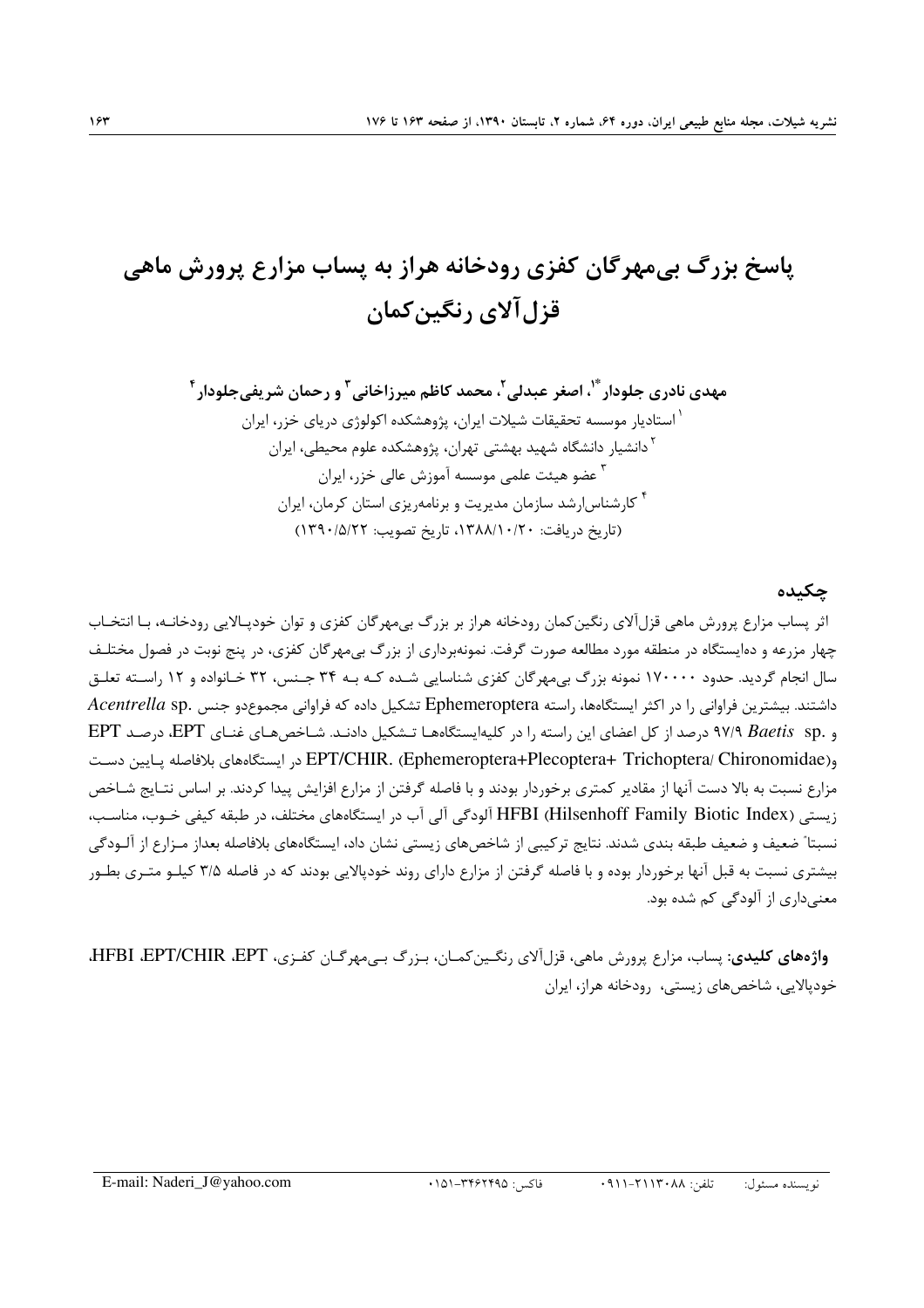مقدمه

قزل آلای رنگین کمان (Oncorhynchus mykiss) یکی از گونههای مهم پرورشی است کـه از سـال ۱۹۶۰ از اروپـا وارد ایران شد. مزارع تکثیر مصنوعی آن سالیانه میلیونها بچه ماهی انگشت قد را تولید و بین مزارع توزیع میکنند. رودخانه هراز یکی از رودخانههـای مهـم حوضـه جنـوبی دریای خزر است کـه بـا احـداث مـزارع جدیـد تکثیـر و پرورش قزلآلای رنگین کمـان روبـرو مـیباشـد. در حـال حاضر در مسیر این رودخانـه حـدود ۳۴ مزرعـه تکثیـر و پرورش ماهیان سرد آبی فعالیت دارد کـه در سـال ۱۳۸۵ بــالغ بــر ٣٠٠٠ تــن گوشــت مــاهي توليــد نمــوده انــد (Mazandaran Fisheries Department, 2006). يتساب جامد حاصـل از فرآینـد پـرورش شـامل پـساب غـذایی و مدفوع ماهيان بوده كه به ازاي توليد هر تن ماهي حـدود نيم تن توليد خواهد شد (Esmaili Sari, 2004). بنابراين حدودا" این مزارع ۱۵۰۰ تـن ضـایعات در سـال تولیـد و بدون تصفيه كردن وارد اكوسيستم رودخانه مي كنند.

شرایط ایجاد شده میتواند استرسهایی را بر اجتماعـات بزرگ بی مهرگــان كفــزی (Macro benthic) وارد نمایــد. مطالعـــات فراوانــــى در خـــصوص پاســـخ اكولوژيـــك اکوسیستمهای طبیعی بر آلـودگیهـای ناشـی از پـساب مزارع پرورش مـاهی انجـام شـده اسـت ( Hilsenhoff, .1988; CostaPierce, 2002; Adams, 2002). براي ارزیابی تهدیـدات وارد شـده بـر فـون و فلـور رودخانـه از ســنجش بيولوژيــک موجــودات در محــل زنــدگي شــان Adams, 2002; Ghane Sassan Sarai, ) استفاده می شود 2004). در بسین اجتماعـات آبـزی نهرهـا و رودخانــههـا Loch et al., ) بی مهر گان کفزی بسیار مورد توجـه انـد 1996; CostaPierce, 2002). كميت و كيفيت ورودي مواد آلی ناشی از فعالیت مزارع پرورش ماهی به رودخانـه بر ساختار جوامع بی،مهرگان کفزی تأثیرگذاراست و بـدین ترتیب ًسبب اختلالاتی در عملکرد اکوسیستم مـیشـود. بنابراین با استفاده از ترکیب شاخصهای زیستی میتوان به وضعیت کیفی اکوسیستم رودخانه یی برد ( Wallace .(and Merritt, 1980)

از آن جایی که تاکنون روند توسعه مزارع پرورش قزل آلای رنگین کمان در رودخانه هراز بر پایه مطالعات علمی صورت نگرفته، این سئوال مطرح است که چگونه آبزی پروری میتواند به عنوان یک فعالیت پایدار مطرح گردد. برای پاسخ بهاین سئوال لازم است تا یک ارزیابی از فعالیت های مزارع پرورش و میزان تأثیر آنها بر اكوسيستم رودخانه داشت. بدين ترتيب تحقيق حاضر به منظور تعیین میزان تأثیرگذاری پساب مزارع بر ساختار جمعیتی بزرگ بیمهرگان کفزی و گروههای غالب آنها صورت گرفته و با استفاده از ترکیب شاخصهای زیستی یک ارزیابی از وضعیت کیفی آب و توان خودپالایی آن در منطقه مورد مطالعه صورت گرفت. در نهایت با استفاده از شاخص زيستي هيلسنهوف (HFBI) كلاسه كيفي آب آن تعيين گرديد.

# مواد و روش کار

به منظور تعیین ایستگاههای نمونهبرداری، چهار مزرعـه تکثیر و پرورش ماهی انتخاب شـده و قبـل از ورودی آب هر مزرعه یک ایـستگاه (شـاهد) و بعـد از آن دو ایـستگاه کهایستگاه اول در فاصله ۱۰۰-۵۰ متری (جایی کـه آب خروجی این مزرعـه بـا آب رودخانـه مخلـوط مـیشـد) و ایستگاه بعدی در فاصله حدود ۲-۱/۵ کیلومتری یعـد از آنها، برای مطالعه روند خودیـالایی رودخانـه (محلـی کـه بخشی از اثرات منفـی پـساب مزرعـه کـاهش مـی یافـت) تعیین شدند. در مجموع با انتخاب دهایستگاه کـل مـزارع پوشش داده شده و تمامی ایستگاهها در فاصله ۲۲/۵ کیلومتری منطقه کوهستانی واقع شـدند. در ضـمن یـک کارگاه معدن شن و ماسه در فاصله ۷۰۰ متری بالا دست ایسستگاه دوم قسرار دارد (شکل ۱ و جسداول ۱ و ۲). همانطوری که در جدول ۲ آورده شده است، بـه اسـتثنأ ظرفیت تولید و دبی آب ورودی مزارع، سـایر خـصوصیات آنهـــا مـــشابه بـــوده كـــه در هنگـــام مقايـــسه نتـــايج مطالعه|یستگاهها، می توان به میزان تـأثیر فعالیـت مـزارع برحسب میزان تولیـد آنهـا یـی بـرد (Pennak, 1953);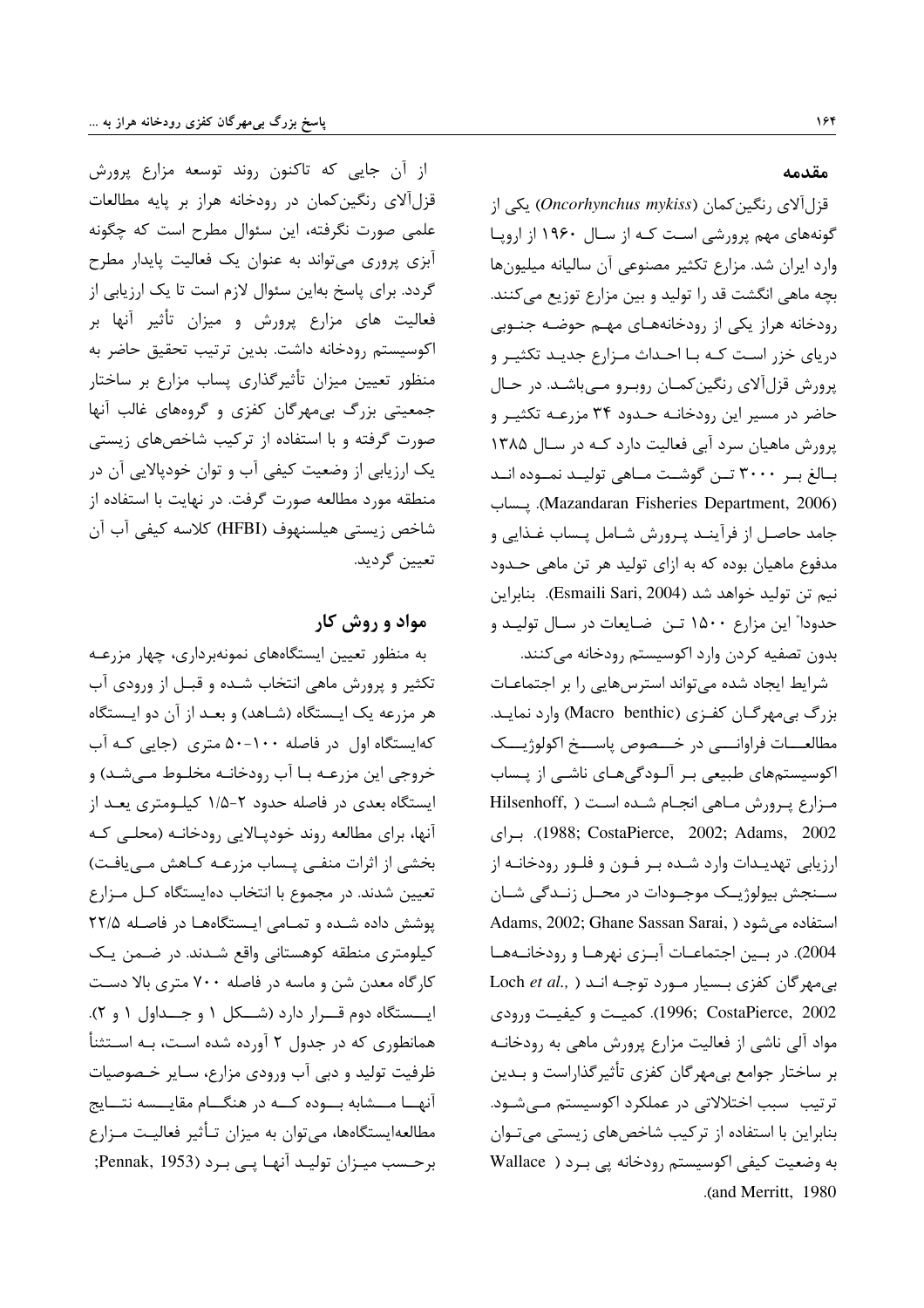موجودات روانه قيف گردند. محتويات درون تـورى قيفـي ضمن شستشو، به داخل تشت پلاستیکی منتقـل شـده و سطح سنگهای باقیمانده داخـل تـشت بـه آرامـی بـرس کشیده شده تا موجودات چسبیده به سـنگهـا در داخـل تشت قرار گیرنـد. محتویـات درون تـشت در داخـل یـک ظرف پلاستیکی ریخته شده و با فرمالین ۴ درصد تثبیت گردید. سیس نمونهها جهت شناسایی به آزمایشگاه انتقال داده شــدند. در آزمایــشگاه ابتــدا بــا اســتفاده از الــک آزمایشگاهی بـا قطـر چـشمه ۵۰۰ میکـرون جـدا سـازی شدند. برای شناسـایی موجـودات از لـوپ آزمایـشگاهی و كليــــدهاي شناســـــايي معتبــــر ( Pennak, 1953; Edmonson, 1959; Needham, 1976; Quigley, 1986; Tachet et al., 2000) استفاده شد.

Pipan, 2000; CostaPierce, 2002 Loch et al., 1996  $\cdot$ .

نمونهبرداری از بزرگ بی،مهرگان کفزی طی یک سال در فـصول مختلـف صـورت گرفتـه و بـراي ايـن منظـور از نمونهبردار سوربر (Surber) به مساحت یک فوت مربع با چشمه تور ۳۶۰ میکرون استفاده شد. در هر ایستگاه از ۳ نقطه رودخانه در کنارهها و وسط، نمونـهبـرداری صـورت گرفته و دستگاه در جهت خلاف جريـان آب در رودخانـه مستقر گردید. در داخل کادر نمونهبرداری ابتدا سـنگهـا به آرامی با دست شسته شده تا موجودات و مواد چسبیده به آن کنده و به همراه جریان آب به داخـل تـوری قیفـی هدایت گردد. در نهایت کـف بـستر رودخانـه را در داخـل کادر تا عمق چند سانتی متـر بـه آرامـی بـه هـم زده تـا



شکل ۱- موقعیت ایستگاههای مورد مطالعه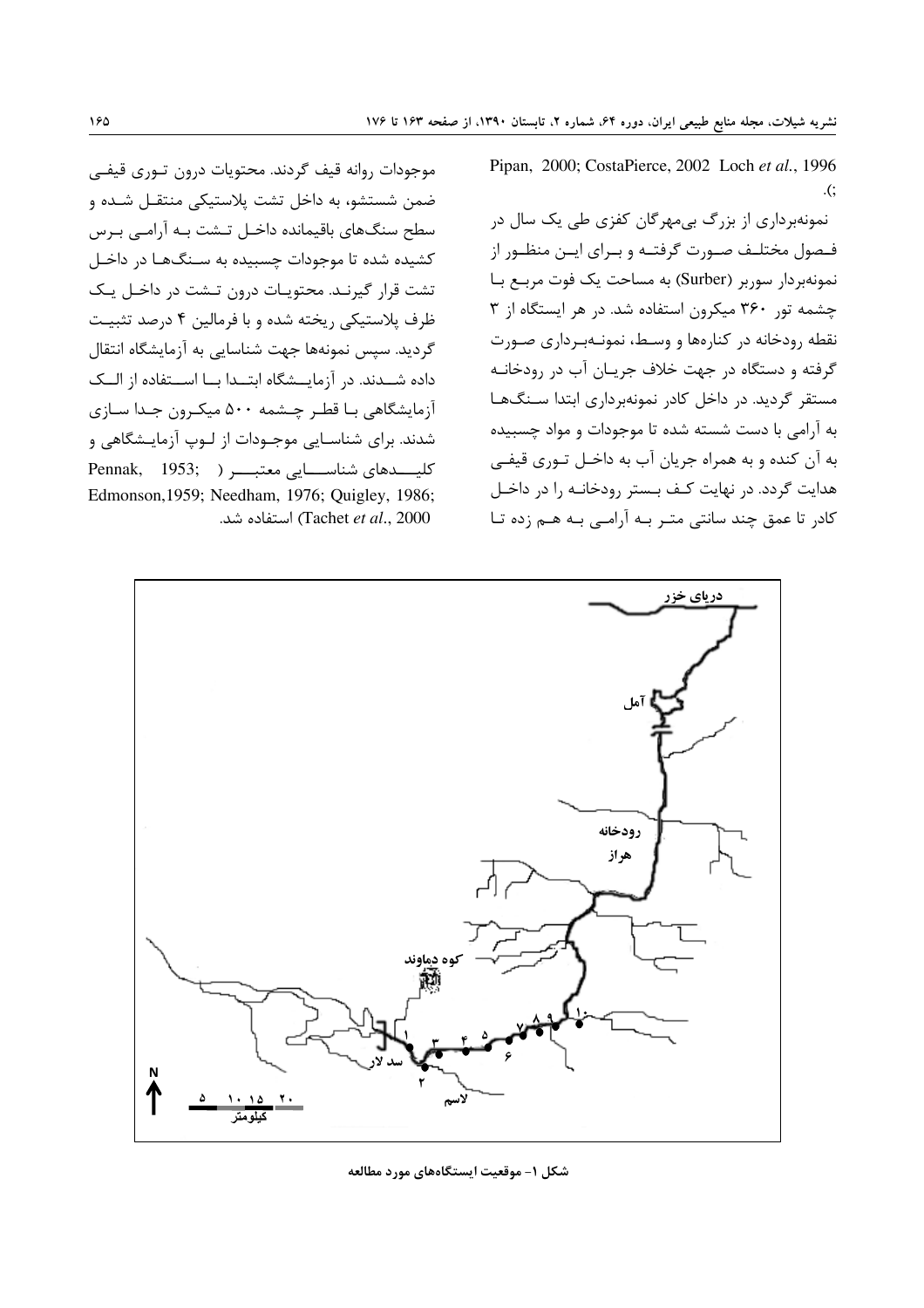| فاصله از ایستگاه | فاصله از مزرعه    | ارتفاع از سطح دریا          |              |
|------------------|-------------------|-----------------------------|--------------|
| اول (کیلومتر)    | بالادست (متر)     | (متر)                       | شمارهايستگاه |
|                  |                   | 2690                        |              |
| ۴                |                   | 2648                        | ۲            |
| 915              | $\mathsf{L}\cdot$ | 234.                        | ٣            |
| $11/\Delta$      | $\Upsilon$        | <b>TIV.</b>                 | ۴            |
| ۱۳               | 15.               | $\mathsf{Y}\mathsf{N}\cdot$ | ۵            |
| ۱۴               | $110 -$           | $Y \cdot Y \cdot$           | ۶            |
| $1\Delta/\Delta$ | $\mathbf{L}$      | 1990                        | ۷            |
| ۱۹               | 3600              | 171.                        | ٨            |
| 19/7             | ٨٠                | 1YY                         | ٩            |
| $YY/\Delta$      | <b>٣٢٨.</b>       | 1690                        | ١٠           |

جدول ۱- ارتفاع از سطح دریا و فواصل ایستگاهها نسبت به مزارع

|                                  |                      |                          | U 228 C 2 2          |                              |
|----------------------------------|----------------------|--------------------------|----------------------|------------------------------|
| $\mathbf{r}$                     | ٣                    | $\mathbf{r}$             | $\mathcal{L}$        | نام مزارع و خصوصیات          |
| شاهان دشت                        | گزنگ                 | بند کنار                 | امامزاده على         | محل مزرعه                    |
| $\Delta$ .                       | ٢٨٠                  | $\mathfrak{r}$ .         | $\epsilon$ .         | ظرفيت اسمي مزرعه (تن)        |
| 15.                              | ۶۴۷                  | $\backslash \cdot \cdot$ | ۲۶۵                  | ظرفيت واقعي مزرعه (تن)       |
| چشمه و رودخانه                   | چاه و رودخانه        | چاه و رودخانه            | چشمه و رودخانه       | منبع تامين آب                |
| $\lambda \Delta$                 | $\lambda$ ۴.         | $\mathcal{N}$            | $\lambda$            | دبی آب ورودی (لیتر بر ثانیه) |
| پایان اردیبهشت                   | پایان اردیبهشت       | پایان اردیبهشت           | پایان اردیبهشت       | زمان رهاسازي بچه ماهي        |
| $\Delta-\mathcal{F}$             | $\Delta-\mathcal{F}$ | $\Delta-\mathcal{F}$     | $\Delta-\mathcal{F}$ | میانگین دوره پرورش (ماه)     |
| دستى                             | دستی و<br>كنسانتره   | كنسانتره                 | دستی                 | نوع غذا                      |
| $\mathsf{Y}\mathsf{-}\mathsf{Y}$ | $Y - Y$              | $Y - Y$                  | $Y - Y$              | تعداد دفعات غذادهی در روز    |
| در تابستان ۴                     | در تابستان ۴         | در تابستان ٣             | در تابستان ٣         |                              |
| درصد بیوماس و                    | درصد بیوماس و        | درصد بیوماس و در         | درصد بیوماس و در     | مقدار غذای مصرفی در روز      |
| در زمستان ۰/۵                    | در زمستان ۰/۵        | زمستان ۰-۰/۵             | زمستان ۰-۰/۵         | (کیلوگرم)                    |
| درصد بيوماس                      | درصد بيوماس          | درصد بيوماس              | درصد بيوماس          |                              |

جدول ۲- خصوصیات مزارع پروش ماهی قزل آلای رنگین کمان در منطقه مورد مطالعه

زیستی در ارزیابی اکوسیستم نهر ها و رودخانههـا کـاربرد وسيعي داشته و لذا مجموع فراواني افراد متعلق بهاين سه راسته برای محاسـبه درصـد EPT بـرآورد شـدند. بـرای محاسـبه شــاخص .EPT/CHIR فراوانــي مجمــوع افــراد

برای محاسبه غنای EPT که شامل گروههای حساس به Ephemeroptera, راستههای Bphemeroptera, Plecoptera, Trichoptera در هر واحد نمونه گيري مورد استفاده قرار گرفت. درصد EPT نیز به عنوان یک شاخص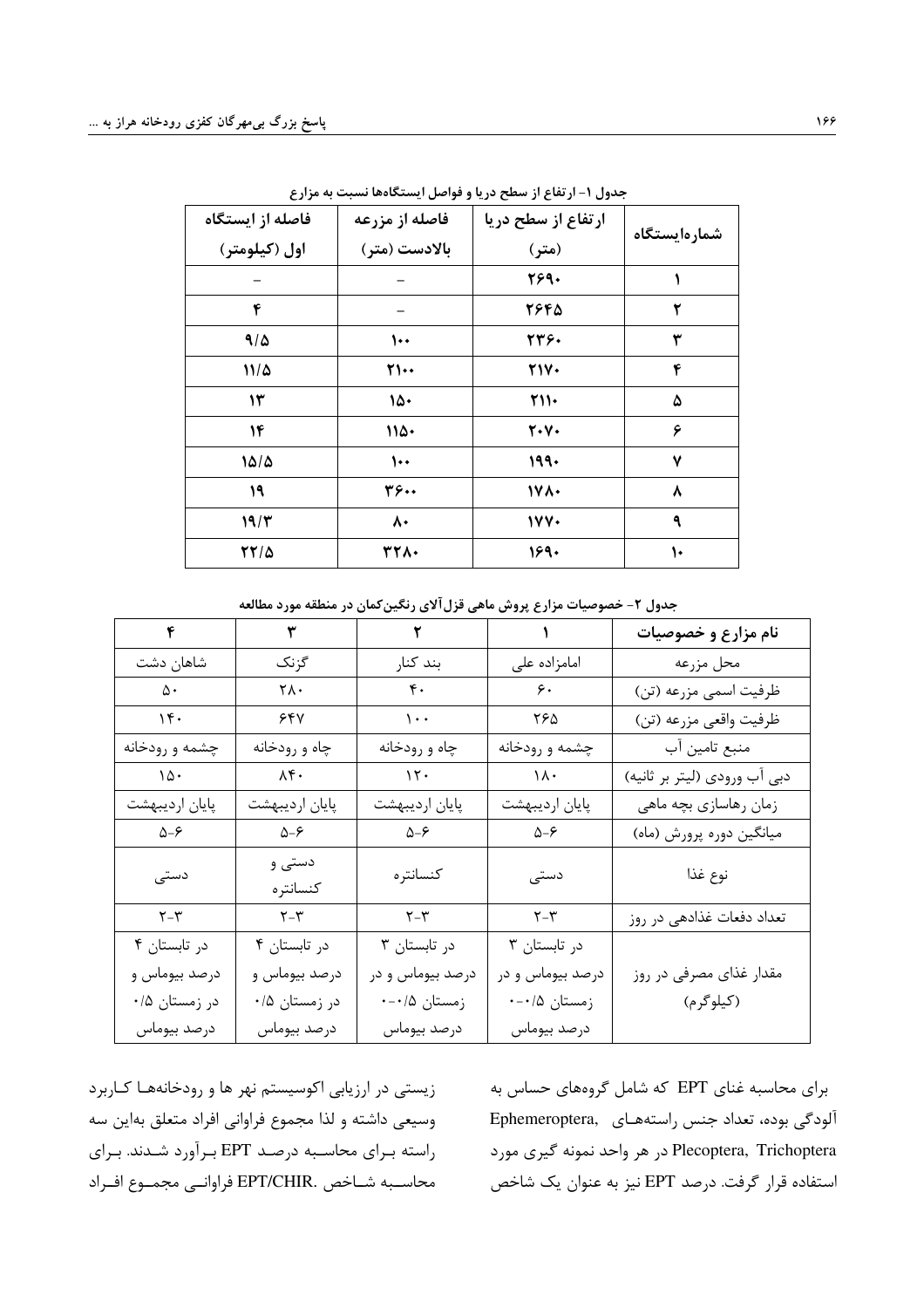متعلق به راستههای EPT به فراوانی کل افراد متعلـق بـه خانواده Chironomidae در هر واحد نمونه گیری بدست .(Loch et al., 1996; Pipan, 2000). حهت ا, زيابي كيفيت آب در هـر ايـستگاه از شـاخص زیستی هیلسنهوف استفاده شد. در این روش آبها از نظـر آلودگی به مواد آلی در ۷ طبقه قرار گرفتـه (جـدول ۳) و جهت برآورد شاخص از فرمول ذیل استفاده گردید:

$$
HFBE = \frac{\sum (x_it_i)}{n}
$$
تعداد افراد در هر گروه، 11 ارزش تحمل به آلودگی در  
Hilsenhoff, انتعداد کی افراد می باشندر

| <b>عدول ۳- ارزیابی کیفیت آب نهرها و رودخانهها با استفاده از شاخص زیستی هیلسنهوف در سطح خانواده</b> |  |
|----------------------------------------------------------------------------------------------------|--|
| (Rosenherg, 2004; Hilsenhoff, 1988)                                                                |  |

 $.1988$ 

| $(xosenvetg, zov-, niseinivu, 1700)$          |            |                              |  |  |  |
|-----------------------------------------------|------------|------------------------------|--|--|--|
| شاخص زیستی در سطح خانواده                     | كيفيت آب   | درجه آلودگی (آلی)            |  |  |  |
| $\cdot - \tau / v \Delta$                     | عالى       | آلودگی آلی وجود ندارد        |  |  |  |
| $Y/YS-F/Y\Delta$                              | خيلى خوب   | امکان آلودگی آلی بسیار اندک  |  |  |  |
| $f/\gamma - \Delta/$ .                        | خوب        | احتمال مقدار ألودگي ألي      |  |  |  |
| $\Delta/\bullet$ 1– $\Delta/\Upsilon\Delta$   | مناسب      | آلودگى آلى نسبتأقابل ملاحظه  |  |  |  |
| $\Delta/V$ $\mathcal{S}-\mathcal{S}/\Delta$ . | نسبتأ صعيف | آلودگی آلی قابل ملاحظه       |  |  |  |
| $9/01-V/9$                                    | ضعيف       | آلودگی آلی بسیار قابل ملاحظه |  |  |  |
| $Y/Y$ $9 - 1.$                                | بسيار ضعيف | آلودگی آلی شدید              |  |  |  |

ایسستگاهها راسته Ephemeroptera تـشكیل داده (در ایستگاههای ۹ و ۱۰ راسته Trichoptera غالب بود) که ۸ جنس متعلق به ۴ خانواده از این راسته شناسـایی شـدند.  $Baetis$  sp. بيــشترين فراوانــي را تــشكيل داده و بنس .Acentralla spبنس ) از نظر فراوانی در رتبه بعدی قرار گرفت. دو جنس فوق متعلق بـه خـانواده Baetidae بـوده که بیش از ۹۷/۹ درصد کل اعضای این راسته را در تمـام ایستگاهها تشکیل دادند.

راسته بعدی Trichoptera بوده که ١٠ جنس متعلق به ۹ خــانواده از ايـــن راســـته شناســـايي شــده و جـــنس .Hydropsychidae *خسانواده* Hydropsychidae د, تمامی ایستگاهها غالب بوده و بیش از ۹۸/۷ درصـد کـل اعضاء این راسته را در تمام ایستگاهها تشکیل میداد. یس از این راستهها به ترتیب گروههای Diptera، Amphipoda Planaria Coleoptera Oligochaeta - تجزیه و تحلیل دادههــای بدسـت آمــده بــا نــرم افــزار آماری Systat و با استفاده از آنـالیز واریـانس یـک طرفـه one way ANOVA) بعد از نرمال سازی دادهها ی غنساي EPT، درصـــد EPT/CHIR. و.EPT/CHIR بـــا روش كولموگروف- اسميرنوف انجام شد. براي مقايسه ميـانگين ها از آزمون توکی (Tukey) در سطح ۵ درصـد اسـتفاده گردید. محاسبه دادهها ی بیان شده و ترسیم شکلها با نرم Conover, 1980; Loch et al., ) انجام شد (Conover, 1980; Loch et al.,  $. (1996)$ 

## نتايج

طی یک سال نمونهبرداری در فصول مختلف در منطقـه مورد مطالعـه حـدود ۱۷۰۰۰۰ نمونـه جانـدار كفـزى جداسازی و شناسایی شده که به ۳۴ جنس، ۳۲ خـانواده و ۱۲ راسته تعلـق داشـتند. حـداكثر فراوانـي را در اكثـر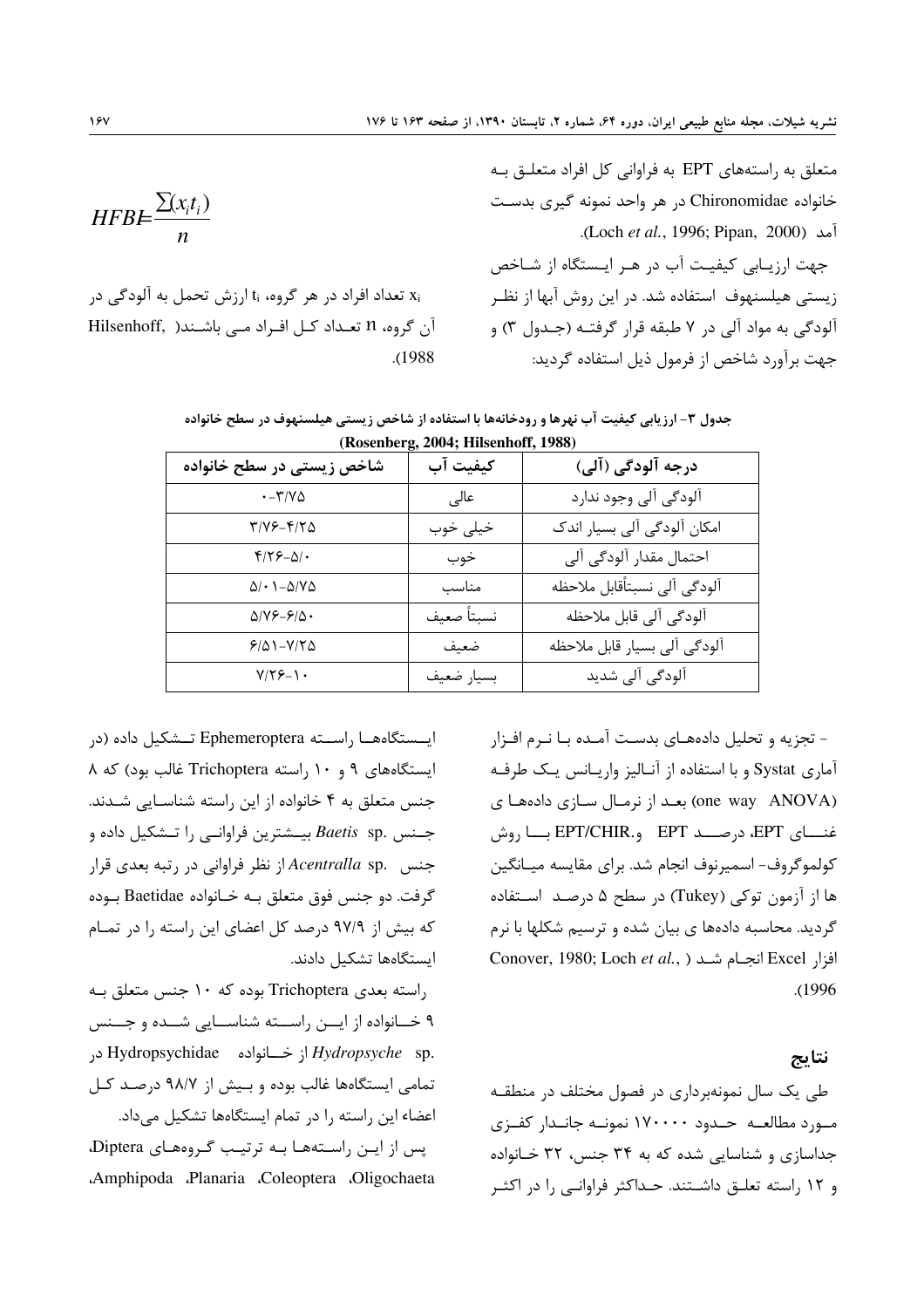Hemiptera Pulmonata Plecoptera Arachnida Odonata بیشترین تا کمترین فراوانی را در ایستگاههای مطالعاتی تشکیل داده بودند.

همچنسین جسنس هسای شناسسایی شسده از راسسته Plecoptera در تعداد کمی از ایستگاهها (ایستگاههای ۱، ۲، ۳ و ۴ )، آن هم به تعداد اندک حضور داشتند. در بين این راســته بیــشترین فراوانــی نــسبـی متعلــق بــه جــنس .chloroperla sp.

برخـــي بـــي،مهرگـــان كفـــزي مثـــل Simuliidae و Dijechaeta (از راســـــته Diptera)، Oligochaeta و Pulmonata، در کل ایستگاهها از فراوانبی نـسبتا" بـالایی برخوردار بودند، ولی به علت حساسیت کمترآنها نسبت به آلودگیها، در ایستگاههـای بلافاصـله بعـد از هـر مزرعـه نسبت به قبل آنها درصد فراوانی بیشتری را نشان دادنـد. به عنوان مثال درصد فراوانی گروههای فوق در ایستگاه ۷ (کـه آلـودگی آلـی بیـشتری را از مزرعـه پـرورش مـاهی دریافت می کند) از حداکثر مقدار برخوردار بوده، در حالی که گروههای حساس به آلودگی آلی (EPT) حداقل درصد فراوانی را تشکیل دادند (شکل ۱).

در مجموع غنای EPT از بالا دست رودخانـه بـه پـایین دست آن افزایش یافته و در ایستگاههای بلافاصـله بعـد از هر مزرعه (به استثنأ ایستگاه ۳ کـه نـشان دهنـده تـأثیر بیشتر فعالیت های کارگاه معدن شن و ماسه در ایستگاه ۲ نسبت به فعالیت های مزرعه پرورش ماهی در ایـستگاه ۳ برروی این شاخص بود) کمتر از قبل آنها بــوده (شـکل ١)، ولي اين نوسانات اختلاف معنىداري را نشان نمـىداد (P≥ ·/· ۵). غنای EPT در ایستگاههای با فاصله ۲-۱/۵ کیلومتری بعد از هر مزرعه بیشتر از ایستگاههای بلافاصله بعد از هر مزرعـه بـوده و فقـط بـين ايـستگاههـاي ٨-٧ اختلاف معنـیداری را نـشان مـیداد (۰۵٪۴-P). غنـای EPT درایستگاه ۲ با تمامی ایستگاههااختلاف معنے داری ,ا نشان داد.

روند تغییرات درصد EPT نیز بین ایستگاههای بلافاصله بعد هر مزرعه و قبل از آنها مشابه غنای EPT بوده (شکل ۲) و تأثیر قابل توجه و معنــی۱دار فقـط در ایــستگاه ۷ بـر روی شاخص فوق دیده شده، به طوری کهاین ایستگاه با ایستگاههای قبل و بعد خود اختلاف معنـیداری را نـشان مے ٖداد.

شاخص .EPT/CHIR در ایستگاههـای بلافاصـله بعـد از هر مزرعه کمتر از قبل آنها بـوده و بـا فاصـله گـرفتن از مزارع یک رونـد افزایـشی نـشان مـی۱داد (شـکل ۳)، بـه طوری کهایستگاه ۱ با ایستگاههای ۲ و ۳ و ایستگاه ۷ با ایستگاههای ۱ و ۶ در مقـدار آن اخـتلاف معنـی داری را نشان دادند. مقدار آن بین ایستگاههای ۶ و ۸ اختلاف معنی داری را نشان نمی داد.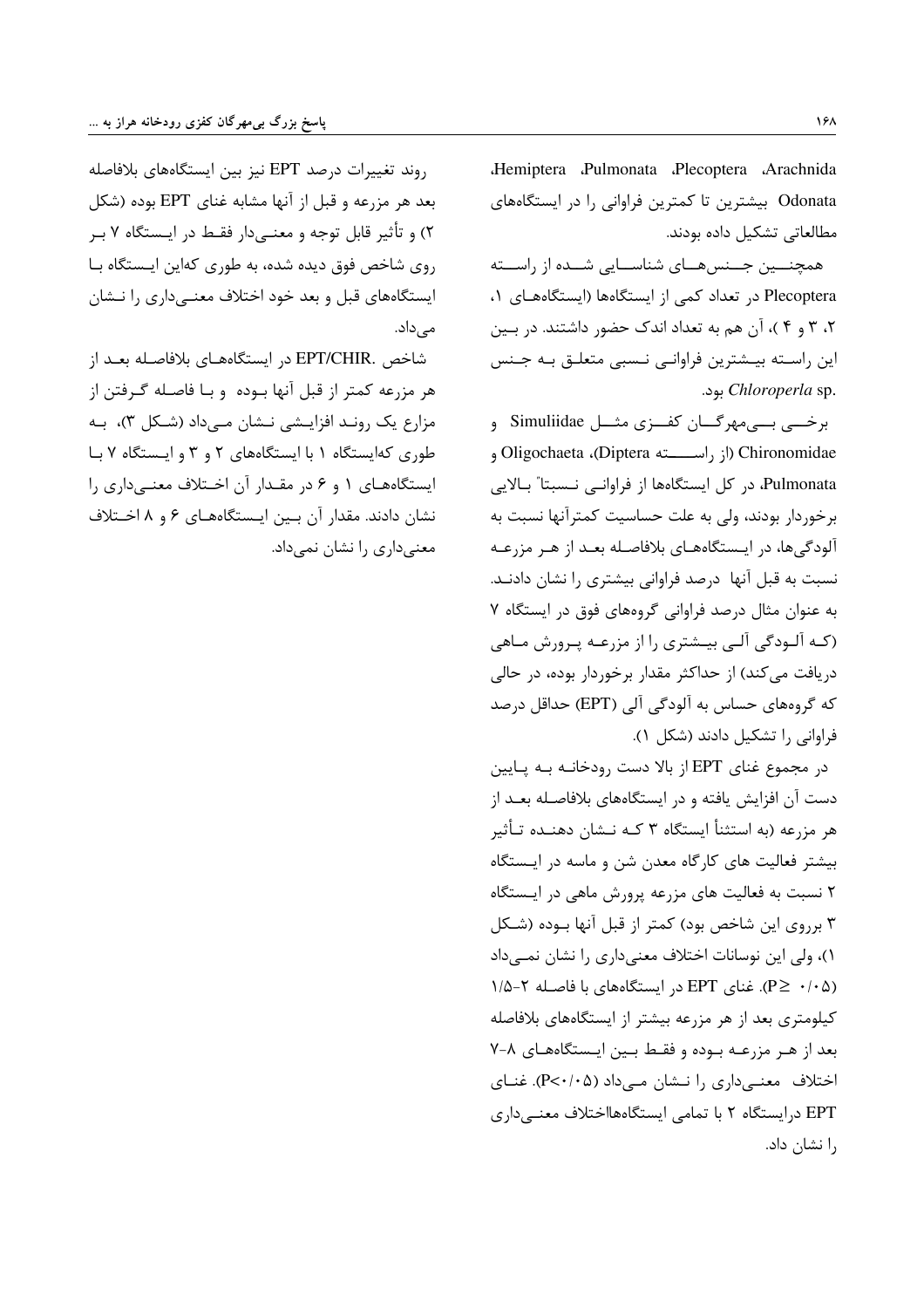

شکل ۲- تغییرات مقادیر درصد EPT در ایستگاههای مطالعا تی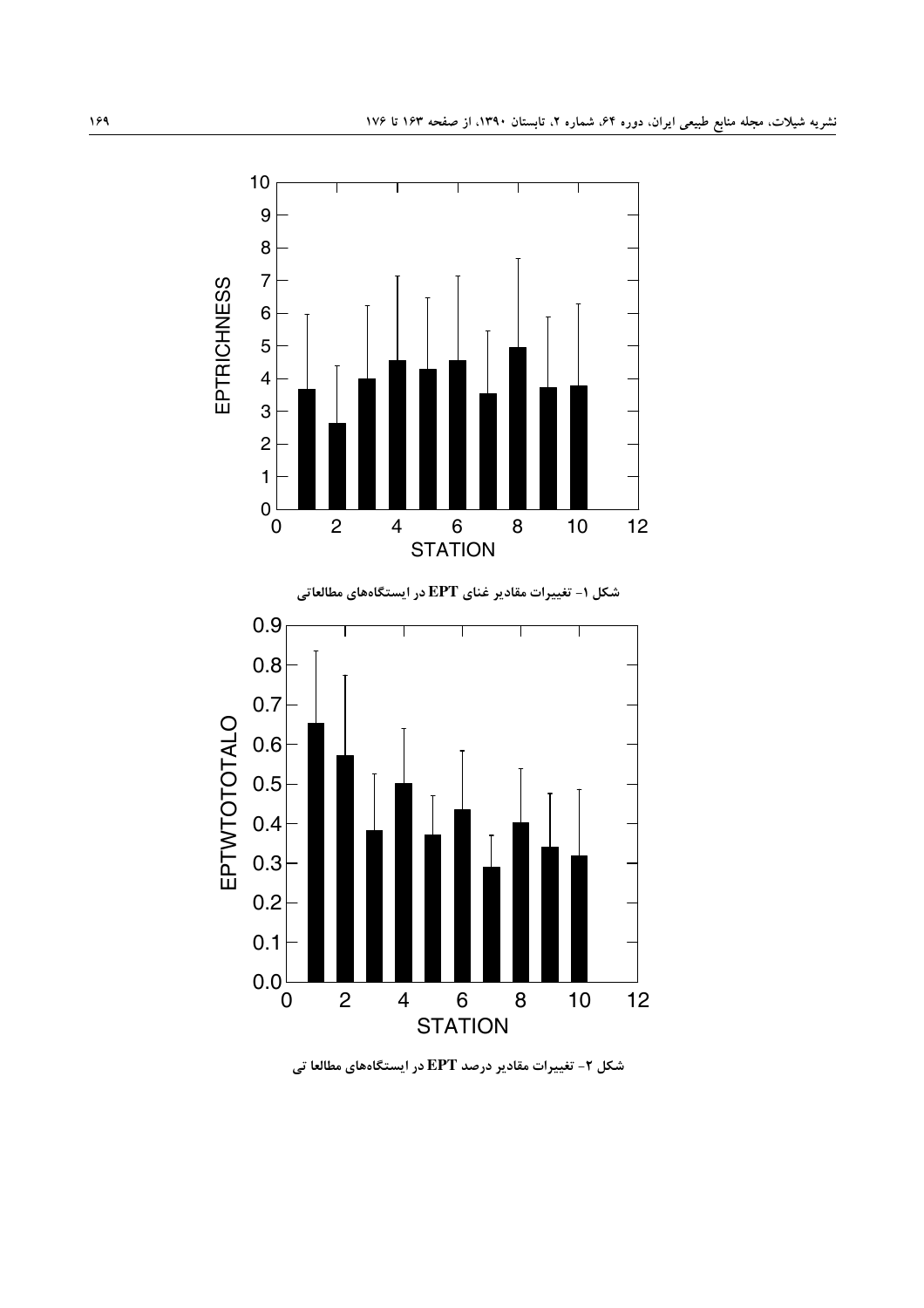

شکل ۳- تغییرات مقادیر .EPT/CHIR در ایستگاههای مطالعا تی



شکل ۴- تغییرات مقادیر شاخص HFBI در ایستگاههای مطالعا تی

شدند. بر اساس شاخص فوق ایستگاههای ۳، ۵ و ۷ (ایسستگاههای بلافاصله بعد از هـر مزرعـه) نـسبت بهایستگاههای ۰، ۲، ۴ و ۶ (ایستگاههای قبل از هر مزرعه) آلوده تر به مواد آلـی بودنـد. بـا فاصـله گـرفتن از مزارع پرورش ماهی (در ایستگاههای ۴، ۶ و ۸) از درجـه ۔<br>آلودگی آلی کم شدہ و در طبقه با کیفیت آب بـالاتر قـرار گر فتند.

براساس یافتههای ترکیبی از شاخصها، ایستگاههای ۳ و ۷ در مقایسه با سایر ایستگاهها آلوده تر بودنـد. همچنـین

مقـادیر شـاخص زیـستی هیلـسنهوف در ایـستگاههـای مطالعاتی در دامنه ۴/۹۱±۰/۹۴-۶/۵۵±۰/۹۴ متغییر بود (شکل ۴). براساس شاخص هیلسنهوف درجه آلودگی آلی و کیفیت آب در ایستگاههای مختلـف در چهـار طبقـه كيفي خوب، مناسب، نسبتا ضعيف و ضعيف قرار گرفتنـد. بدین ترتیب کـهایـستگاههـای ۸ و ۱۰ در طبقـه کیفـی خوب، ایستگاههای ۰، ۴، ۶ و ۹ در طبقه کیفے مناسب، ایستگاههای ۲، ۳ و ۵ در طبقـه کیفـی نـسبتا ضـعیف و ایستگاه ۷ به تنهایی در طبقه کیفی ضعیف طبقـه بنـدی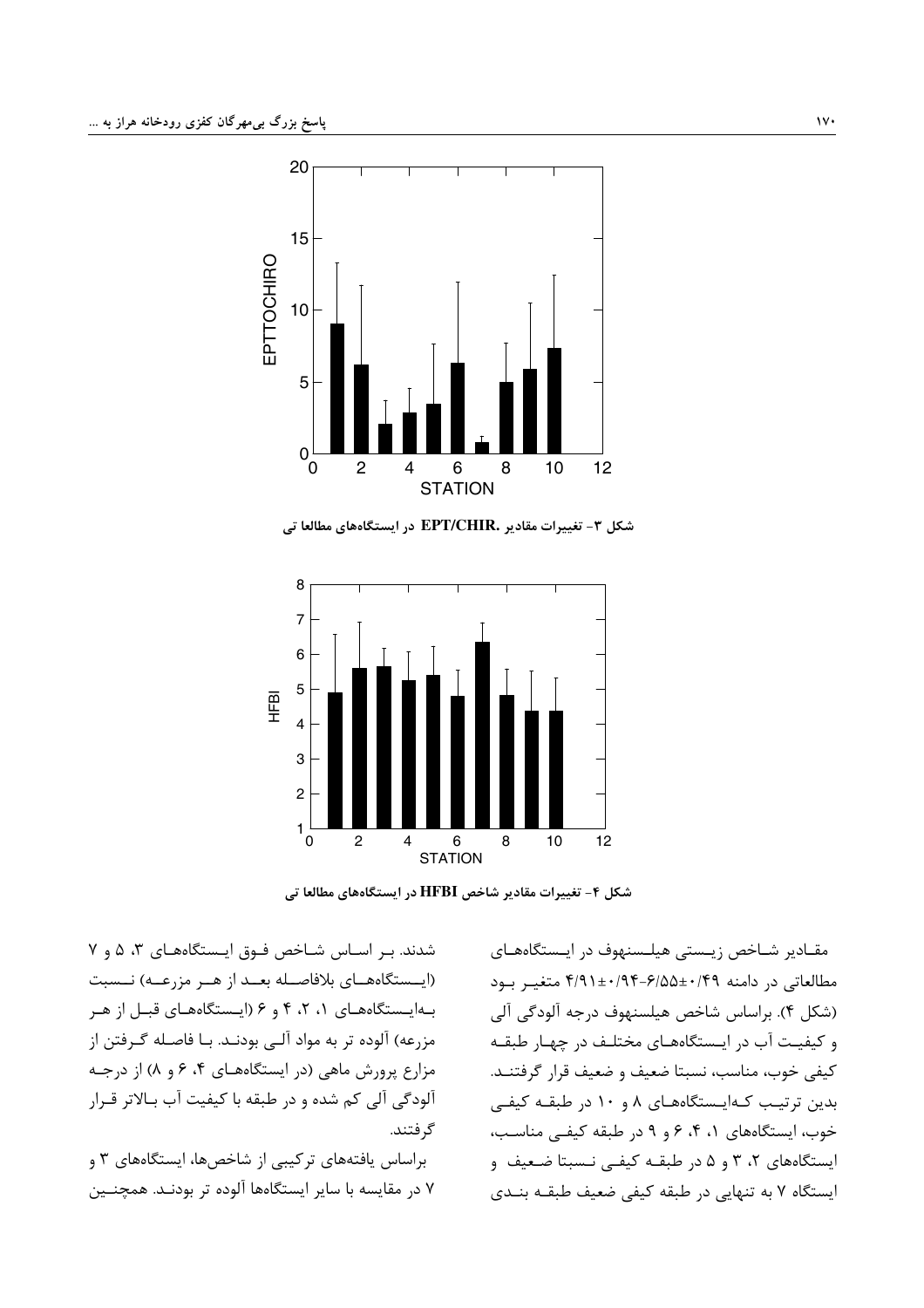رودخانه توانسته تأثيرات شديد گذاشته شـده در ايـستگاه ۷ را در فاصله ۳/۵ کیلومتری بعد از مزرعـه (ایـستگاه ۸) طی عمل خودیالایی بازیابی نماید.

# بحث و نتیجهگیری

در بررسی انجام شده، لارو حشرات آبزی موجودات فـون .<br>غالب کفزیان رودخانــه هــراز را در منطقــه مــورد مطالعــه تشکیل دادند. محققان متعددی در مطالعات خود به غالب بودن حشرات آبزی در ترکیب کفزیان اکوسیستم نهرها و Lenat, 1993; Loch et al., ) رودخانهها اشاره نموده انـد 1996; Pipan, 2000; Pillay, 2007). كوهـستانى بـودن منطقه مورد مطالعه واقع در رودخانه هراز، سبب شده کـه لارو حشرات آبزی موجودات فون غالب کفزیان رودخانه را تشکیل داده که بـا نتـایج مطالعـات بیـان شـده دیگـران مطابقت دارد.

در بررسی حاضر بـزرگ بـیمهرگـان کفـزی مقـاوم بـه آلـــــــــودگي آلـــــــــي (Simuliidae ،Chironomidae و Pulmonata) در ایستگاههای بلافاصله بعـداز هـر مزرعـه نسبت به قبـل آنهـا درصـد فراوانـي بيـشترى را تـشكيل دادند. پساب مزارع پرورش ماهی یکی از عوامـل مـؤثر در تغيير ساختار و تركيب جمعيت كفزيان مي باشد و نتيجـه آن می تواند منجر به افزایش گروههای مقـاوم و کـاهش گروههای حساس گردد. بررسی انجـام شـده در رودخانـه Gowen et al., 1991; Julio, ) هراز با نتايج مطالعات 1991; Loch et al., 1996; Fries and Bowles, 2002; Ghane Sassan Sarai, 2004) تشابه دارد.

در بررسی حاضر ایستگاه ۲ در کل دوره کمترین غنای EPT را نشان داده که میتواند تأثیر فعالیت کارگاه معدن شن و ماسـه در ايـن ايـستگاه باشـد. بعـد از ايـستگاه ٢، ایستگاه ۷ نیز دارای درصد و غنای EPT پایینی بوده کـه مي تواند نشاندهنده تأثير فعاليت مجتمـع پـرورش مـاهي (این مجتمع بـا تولیـد حـدود ۷۰۰ تـن، دارای بیـشترین میزان تولید ماهی در بین چهار مزرعـه بـود) در ایـستگاه مذکور باشد. از آنجائی کهاین شاخصها بین ایستگاههـای ۷ و ۸ اختلاف معنیدار را نشان دادند، اما بین ایـستگاه ۶

و ۸ تفاوت معنی داری مشاهده نگردید، به نظر مبی رسد بازیــابی درصـد و غنــای EPT در فاصـله ۳/۵ کیلــومتری بعداز مزرعه (ایستگاه ۸) به صورت کامل انجام گردید.

مقــدار شــاخص .EPT/CHIR نيــز هماننــد EPT در ایستگاههای بلافاصله بعداز هر مزرعه کمتـر از قبـل آنهـا بوده و با فاصله گرفتن از مزراع یک روند افزایشی را نشان داد، بطوری کـه حـداقل آن در ایـستگاه ۷ بـا بیـشترین آلودگی به مـواد آلـی ناشـی از فعالیـت مـزارع (و از نظـر شاخص HFBI این ایستگاه دارای حداکثر مقـدار در بـین تمام ایستگاهها میباشد) و حداکثر آن در ایستگاه ۱ بدست آمد (شکل هـای ۳ و ۴). تغییـرات .EPT/CHIR بیــان شــده بــین ایــستگاههــای ۲-۱ و ۳-۱ اخــتلاف معنیداری را نشان داده که ناشی از تأثیر فعالیت کارگاه معـدن شـن و ماسـه در ايـستگاه ۲ و پـساب حاصـل از پرورش ماهی در ایستگاه ۳ میباشد. همچنین ایستگاه ۷ با ایستگاههای ۱ و ۶ در مقدار آن دارای اختلاف معنیدار بوده که به دلیل آلودگی آلی ایجاد شده، توسط مـزارع در ایستگاه ۷ می باشد. تغییر بوجـود آمـده در ایـستگاه ۷ در فاصله ۳/۵ کیلومتری بعداز مزرعه (ایستگاه ۸) بـه حالـت اولیه برگشته که تأیید دیگری مبنی بر خودپـالایی بـالای رودخانه در این ناحیه میباشد. دلایل تغییرات ایجاد شده را میتوان بدین شکل بیـان نمـود، در مطالعـهای کـه در رودخانه هراز صورت گرفتـه، مهمتـرين دلايـل نـابودى و حذف گونـههـای حـساس EPT بویژه Plecoptera ,ا  $\overline{\text{PO}_4}^{\text{K}-}$ و  $\overline{\text{PO}_4}^{\text{K}-}$  و  $\overline{\text{PO}_4}^{\text{K}-}$  بيان نمود (اداره كــل شــيلات مازنــدران، ۱۳۸۴). معمــولاً نهرهــا و رودخانههایی که شـرایط زیـستی مناسـب و غیـر آشـفته دارند، توازن متعـادلی بـین چهـار گروه مهـم ,Diptera Ephemeroptera, Plecoptera, Trichoptera وجود دارد. افزایش غیرعـادی تعـداد Chironomidae نــسبت بــه موجودات حساس كـه كـاهش مقـدار .EPT/CHIR را در یی دارد، نشاندهنده استرس محیطی می باشد ( Barbour et al., 1999). بدین ترتیب که کمیت و کیفیت ورودی مواد آلی ناشی از فعالیت مزارع پرورش ماهی به رودخانه، مي توانند بر روي ساختار انرژي و جوامع بي مهر گان كفزي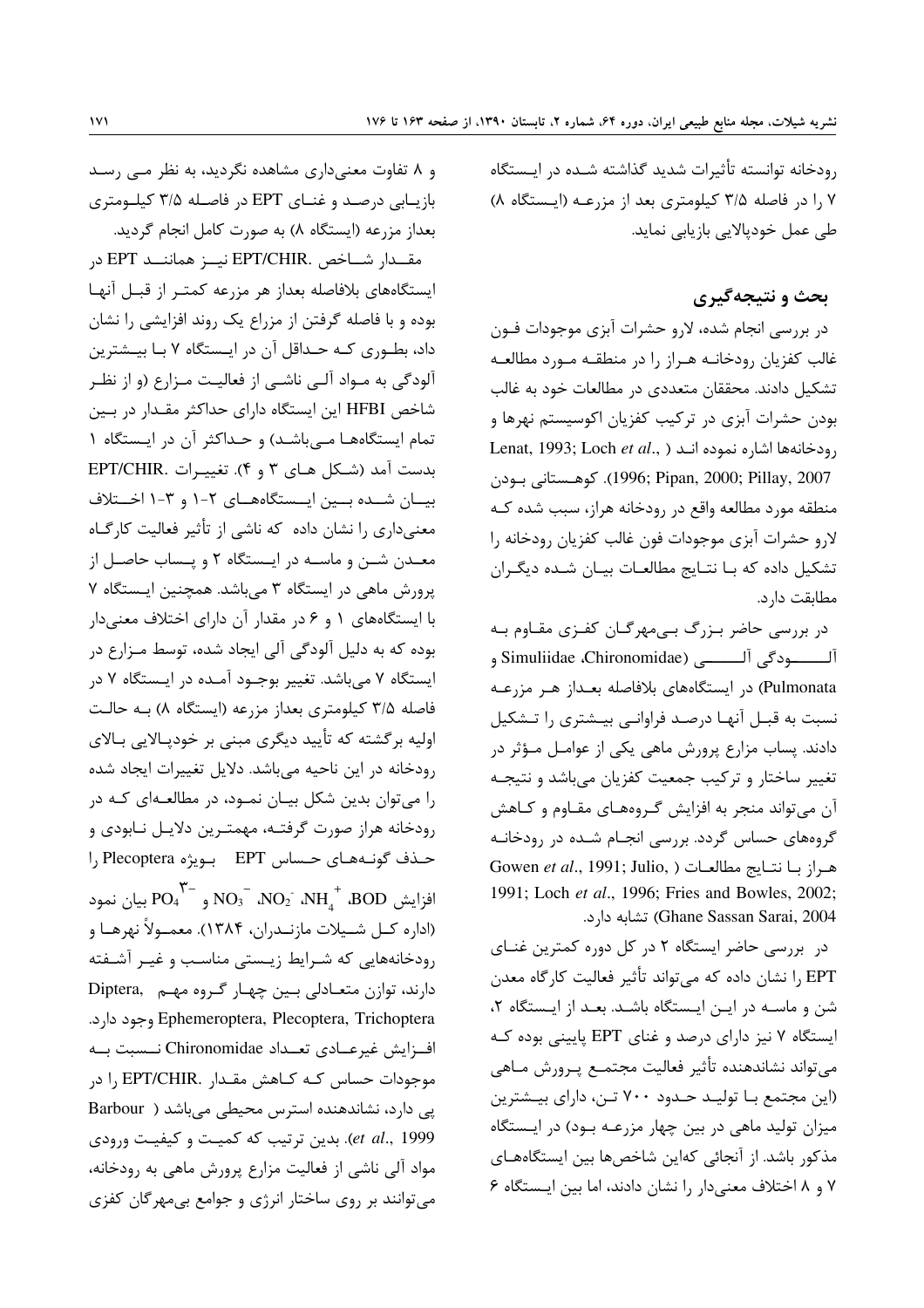آمده از ترکیب شاخصها می توان بیان کرد، تـأثیر پــساب ناشی از فعالیت مزارع پرورش مـاهی بـر روی اکوسیـستم رودخانه هراز كاملا مشهود ببوده و ایستگاه ۷ كـه تحـت تأثير شـديد فعاليـت مـزارع پـرورش مـاهي قـرار دارنـد، نامطلوب ترین شرایط را از نظر آلودگی در منـاطق مـورد مطالعــه دارا بودنــد. همچنــين رونــد تغييــرات نتــايج شاخصهای مورد استفاده در ایستگاههای مطالعاتی، توان بالای خودپالایی رودخانه را مخصوصا" در ایستگاه ۸ نشان میداد. در حال حاضر به نظر می رسد فواصل تعیین شده بین مزارع، در رودخانه هراز مبنای علمی نداشته و حداقل این فاصله با در نظـر گـرفتن میـزان خوپـالایی رودخانــه، بیشتر از ۳/۵ کیلومتر پیشنهاد مے شـود. در ضـمن لازم است، این گونه مطالعات در سطح وسیع تری از رودخانـه هراز انجام گیرد تا به ادامه وضعیت آلـودگی آب و رونـد خودپالایی آن پی برده و بر اساس توان خودپالایی رودخانه مدیریت مطلوب تـری در ایـن خـصوص صـورت گیرد. لازم است بر اساس نوع جوامع بـزرگ بـیمهرگـان كفزي و شرايط اكولوژيكي در هر رودخانه، بايد شاخص يا شاخصهای خاصی را در هررودخانه تعریف نمود.

# تشکر و قدردانی

در پایان از اساتید محترم آقایان دکتر عباس اسـماعیلی ساری و دکتـر بهـرام کیـابی کـه نهایـت همکـاری را بـا اینجانب داشته و از راهنمایی های ارزنده آنها نیز استفاده كردهايم نهايت تشكر را داريم.

تأثیر گذاشته و بدین ترتیب سـبب اختلالاتـی در عملکـرد اکوسیستم شود. زیرا در منـاطقی کـه مـواد آلـی زیـادی بار گذاری می شود، نسبت EPT به شـیرونومیده کـاهش و گـروههــاي تغذيـــهاي فيلترينـــگ افــزايش مـــي يابــد (Rosenberg, 2004). ایلن نتیجله با نتبایج مطالعیات Rosenberg and Resh(1993) , Loch et al.(1996) مطابقت دارد. بنـابراین رونـد نوسـانات جمعیتـی بـزرگ بی مهرگان کفزی در ایستگاههای قبل و بعد از مـزارع کـه ناشي از بهـم خـوردن تعـادل اكولوژيـك ايجـاد شـده در شرایط زیستی مناسب می باشد، بی ارتباط با دلایـل بیـان شدہ نمے باشد.

در تحقیق حاضر ایستگاههای مطالعاتی براساس شاخص زیستی HFBI در چهار طبقه کیفی خوب، مناسب، نسبتاً ضعیف و ضعیف قرار گرفتند. بر این اساس ایستگاه ۷ بـه تنهایی در طبقه کیفی ضعیف (آلودگی آلـی بـسیار قابـل ملاحظه) قرار گرفته که ناشبی از فعالیت مـزارع پـرورش ماهی در این ناحیه میباشد. براساس شاخص فـوق سـایر ایستگاههای بلافاصله بعداز مزارع پرورش ماهی نیز نسبت به قبل آنها آلودگی بیشتری را نـشان دادنـد (شـكل ۴). این تغییرات بین ایستگاههای ۷-۶ معنے دار بوده کـه نـشاندهنده آلـودگی آلـی بـالای ایـستگاه ۷ مـیباشـد. همچنین ایستگاههای ۶ و ۸ به ترتیب دارای کیفیت آب مناسـب و خــوب بــوده، كــه نــشاندهنده توانــايي بــالاي خودیالایی رودخانـه (مخـصوصا"درایـستگاه ۸) مـیباشـد. نتـايج ايـن تحقيـق همـسو بـا مطالعـات ( Voelker and Renn, 2000; Ghane Sassan Sarai, 2004; Kamali et al., 2006) بوده است.

شاخصهای زیستی با تکیه بر گروههای شـاخص بـزرگ بی مهرگان کفزی تفاوت های کیفی آب و زیستگاهها را به خوبی نشان دادند. برآیند تغییرات ایجـاد شـده، در قالـب تشابه شاخصهای زیستی بـزرگ بـی،مهرگـان کفـزی در ایستگاههای مختلف نشان داد کـه آثـار آلـودگی ناشـی از پساب در پایین دست مزارع پرورش مـاهی (بخـصوص در ایستگاه ۷) تقریبا در تمامی شـاخصهـای زیـستی مـورد استفاده نمایان گردید. در مجموع بر اساس نتـایج بدسـت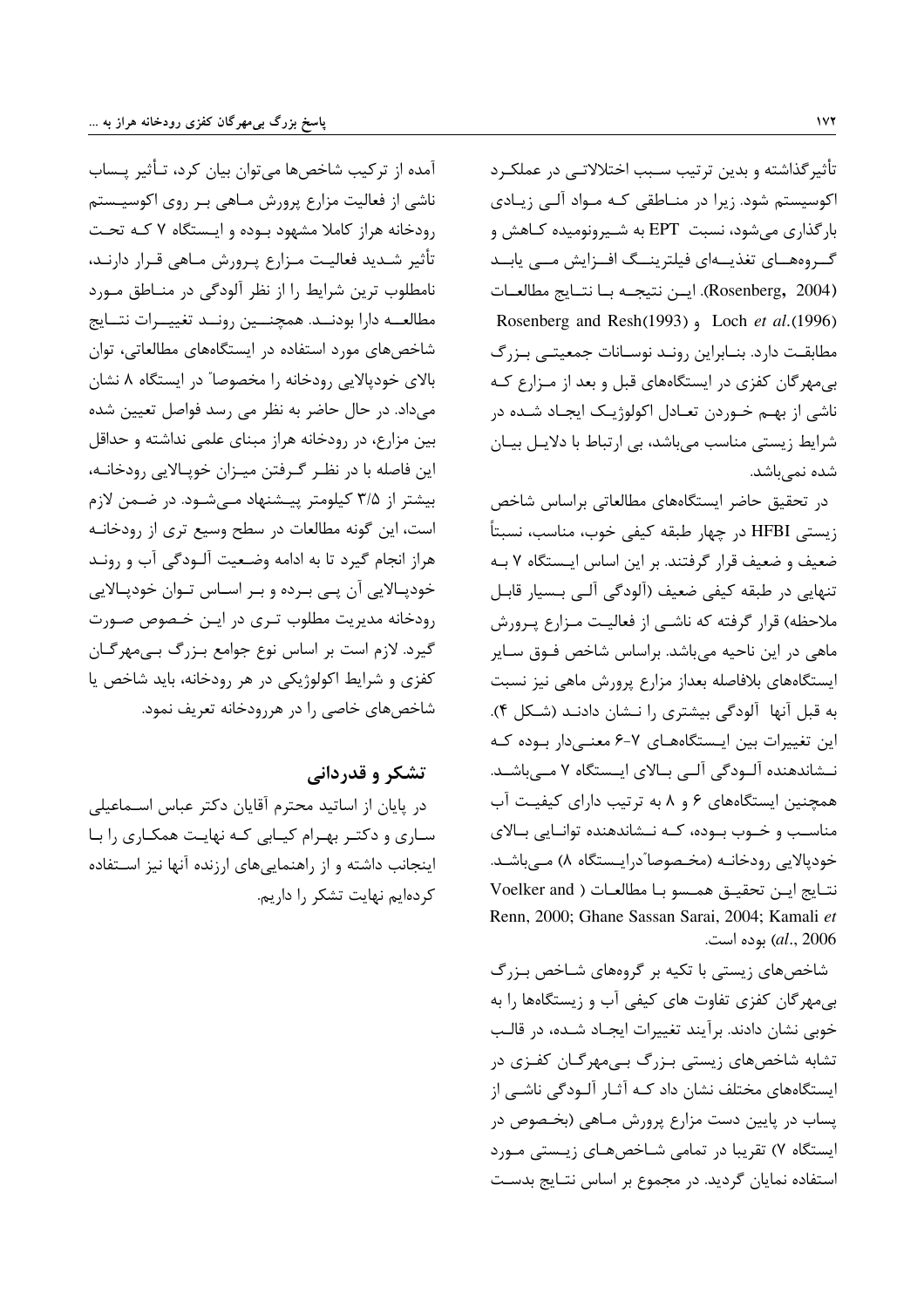#### **References**

-Adams, S.M., 2002. Biological indicators of aquatic ecosystem stress. American Fisheries Society. Bethesda, Maryland. 644 p.

-Afraz, A., Ghane Sassan Sarai, A., 1996. Survey of the Biotic and Abiotic in the Hovigh river. Gilan's fishery Research Center. Anzalli. 60 p.

-Barbour, M.T., Plafkin, J.L., Bardley, B.P., Graves, C.G. Wisseman, R.W., 1999. Rapid bioassessment protocols foruse in streams and wadeable river: pryphyton, benthic invertebrates and fish, 2<sup>nd</sup> edition EPA, Wshington D.C., 408 p.

-Conover, W.J., 1980. Practical nonparametric statistics,  $2^{nd}$  edition. Wiley, New York. 219 p.

-CostaPierce, B.A., 2002. Ecological Aquaculture: The evolution of the blue revolution. Dept. of Fisheries, Animal and Veterinary Science. University of Rholde Island. 501 p.

-Edmonson, W.T., 1959. Freshwater Biology. John Wiley and Sons. Inc, U.S.A. 1248 p.

-Entrekin, S., Golladay, S., Ruhlman, M., Hedman, C., 1999. Unique steephead stream segments in Southwest Georgia: Invertebrate diversity and biomonitoring. The University of Georgia, Athens., Georgia. 4 pp.

-Esmaili Sari, A., 2004. Hydrochemistry and Aquaculture. 250 p.

-Fries, L.T., Bowles, D.E., 2002. Water quality and macroinvertebrate community structure associated with a sportfish hatchery outfall. Sanmarcos. Texas. USA. 10 p.

- Ghane Sassan Sarai, A., 2004. Identifying of the Macrobenthic population structure in the Chafrud river in Gilan province with regard to some factors water quality (within the village of Orman Malall). Tarbiat Moddares University.

-Gowen, R.J., Weston, D.P., Ernik, A., 1991. Aquaculture and the benthic environment: a review. In: C.B. Cowey and Cho C.Y. (Editors), Nutritional Strtegies and Aquaculture Waste. Proceedings of the First International Symposium on Nutritional Strategies in Management of Aquaculture Waste. University of Guelph, Guelph, Ontario, Canada, pp. 187-205.

-Hilsenhoff, W.L., 1988. Rapid field assessment of organic pollution with a family level biotic index J.N. Am. Benthol. Soc. 7: 65-68

-Julio, A.C. 1991. Temporal and spatial variations in dominants, diversity and biotic indices along a limestone stream receiving a trout farm effluent Central Research and Technology (CIT-INIA). Valdeolmos, Madrid, Spain. 11 p.

-Kamali, M., Esmaili Sari, A., Kaivan, A., Naderi jolodar, M., 2006. Biological assessment of the Lasem

river by using the Macrobenthic population structure. Environmental Science magazine. Shahid Beheshti University. 13 p.

-Lenat, D., 1993. A biotic index for southeastern United Sataes, Derivation and list of tolerance values with criteria for assessing water quality ratings. JNABS. 12: 179-290.

-Loch, D.D., West, J.L., Perlmutter, D.G., 1999. The effect of trout farm effluent on the taxa richness of benthic macroinvertebrates. Aquaculture, 147: 37-55.

-Mazandaran Fisheries Department, 2006. Booklet fishery performance of Iran. 138 p.

-Mazandaran Fisheries Department, 2005. Potential to produce Rainbow trout in the Haraz river. 145 p.

-Metcalfe, J.L., 2003. Biological water quality assessment of running waters based on macroinvertebrate communities: History and present status in Europe. Environmental Pollution, 60: 101-139

-Needham, J.G., 1976. A guide to the study of freshwater biology. Holden Sanfrancisco. 107 p.

-Pennak, R.W., 1953. Freshwater invertebrates of the United States. The Ronald Press Company. 769 p.

-Pillay, T.V.R., 2007. Aquaculture and the environment. Former Programmed. Fishing News Books, Blackwell Publishing, Ltd. 189 p.

-Pipan, T., 2000. Biological assessment of stream water quality The example of the Reka river (Slovenia). Karst Research Institute ZRC SAZU, Titov trg 2, Slovenia. 21 p.

-Quigley, M., 1986. Invertebrates of streams and rivers. Head of Studies in Environmental Biology. Nene College. Northampton, Edward Arnold. 83 p.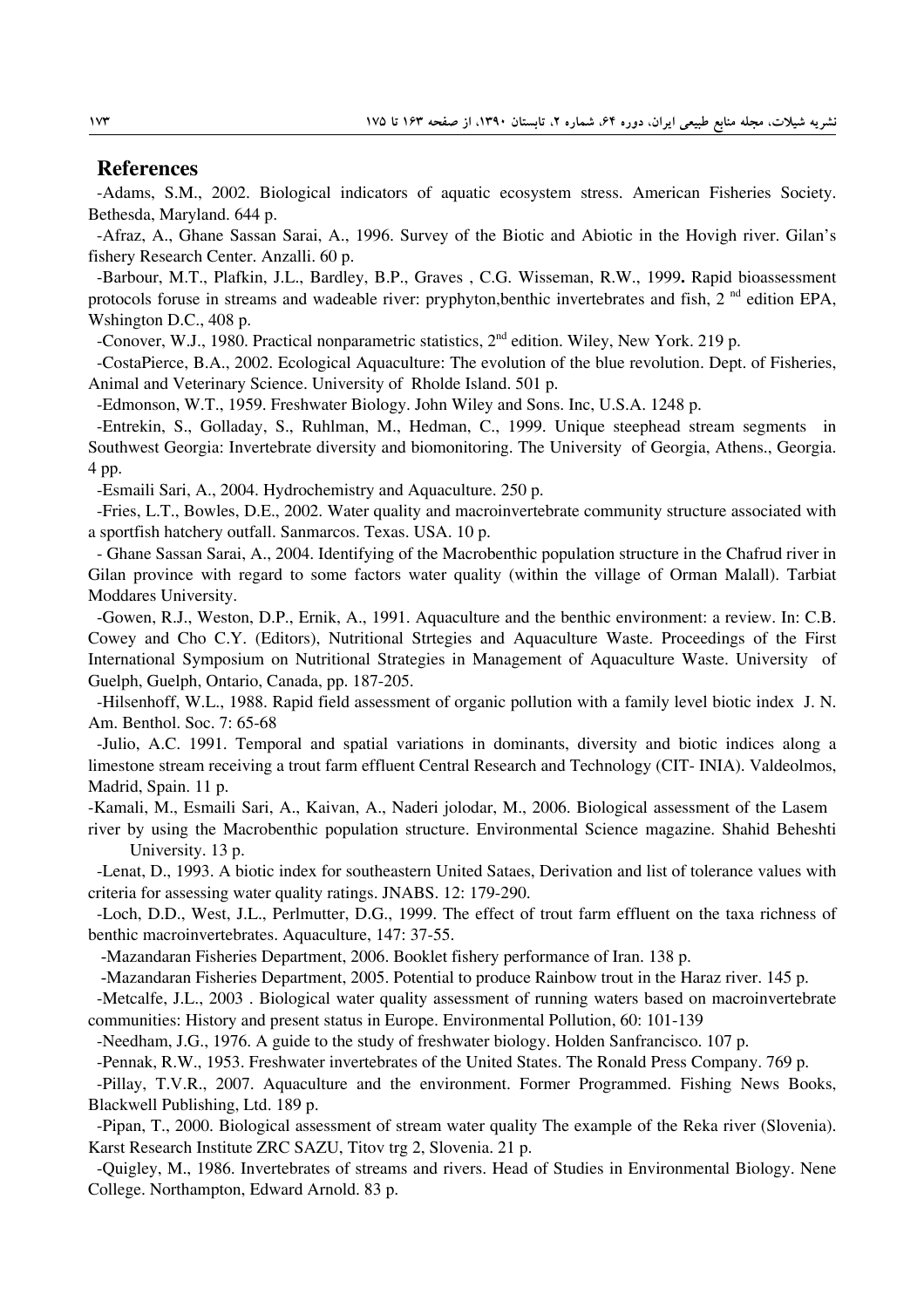-Rosenberg, D.M., 2004. Taxa tolerance values. Bull. Entomol. Soc. Can. 30: 144-152.

-Rosenberg, D.M., Resh, V.H., 1993. Freshwater biomonitoring and benthic macroinvertebrates. Chapman and Hall. Newyork. 448 p.

-Stephens, W.W., Farris, J.L., 2004. Instream community assessment of aquaculture effluents. Aquaculture, 112: 149-162.

-Tachet, H., Richoux, P., Oumaud, M., UsseglioPolatera, P., 2000. Invertebres d Eau Douce. Systematique, Biologie, Ecologie.. CNRS Editions, Paris. 275 p.

-Voelker, D.C., Renn, D.E.., 2000. Benthic invertebrates and quality of streambed sediments in the White River and selected tributaries in and near Indianapolis, Indiana. USGS Science for a Changing World. 55 pp.

-Wallace, J.B., Merritt, R.W., 1980. Filter feeding ecology of aquatic insects. Annual Review of Entomology. 25: 103-132.